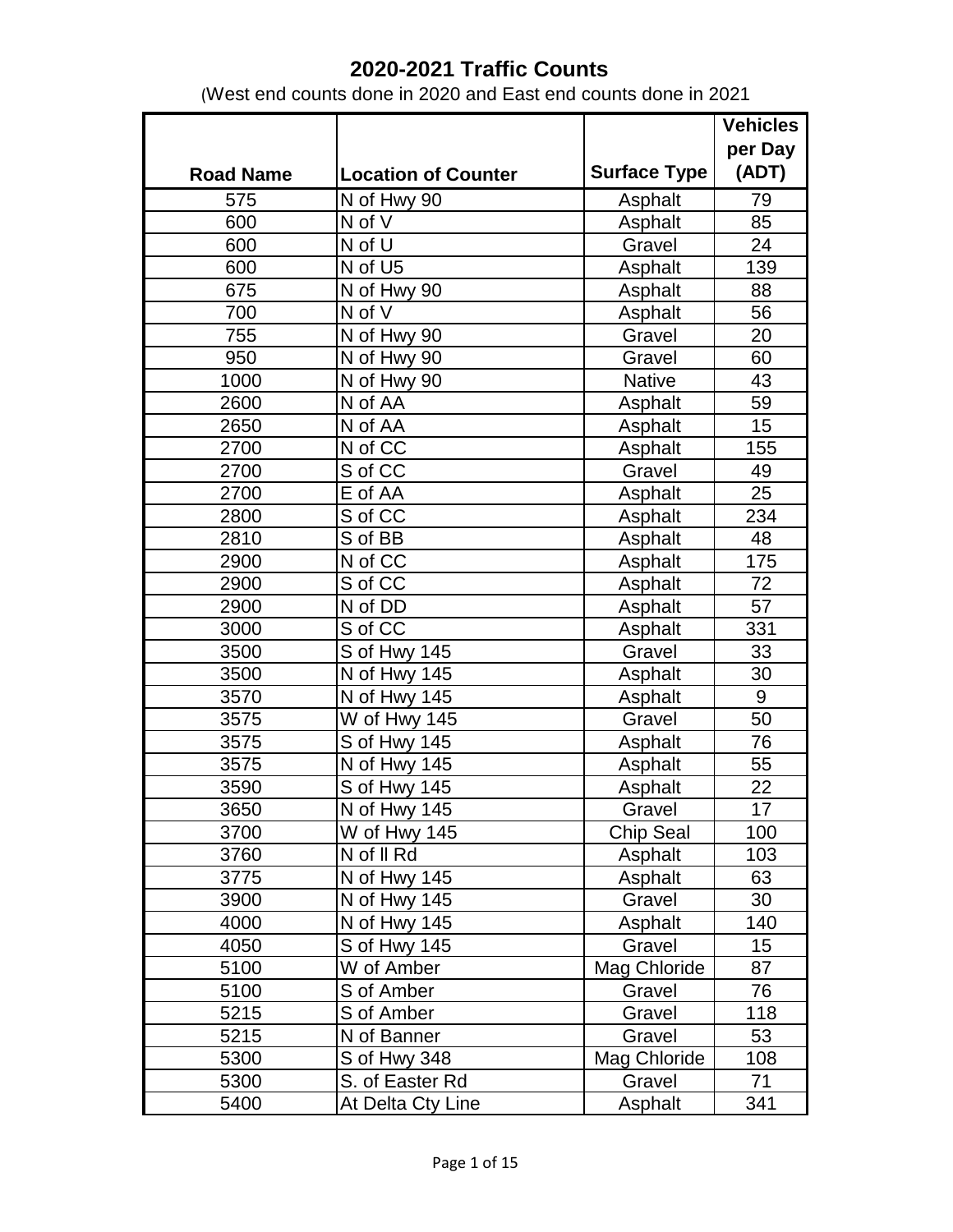|                  |                            |                     | <b>Vehicles</b> |
|------------------|----------------------------|---------------------|-----------------|
|                  |                            |                     | per Day         |
| <b>Road Name</b> | <b>Location of Counter</b> | <b>Surface Type</b> | (ADT)           |
| 5400             | N of Hwy 348               | Asphalt             | 306             |
| 5400             | S of Hwy 348               | Asphalt             | 294             |
| 5400             | S of Easter                | Gravel              | 48              |
| 5400             | N of Falcon                | Gravel              | 46              |
| 5425             | S of Falcon                | Mag Chloride        | 241             |
| 5450             | S of Falcon                | <b>Native</b>       | 24              |
| 5500             | S of Hwy 348 & Easter      | Asphalt             | 674             |
| 5500             | S of Delta Cty Line        | Asphalt             | 410             |
| 5500             | N of Dalia & Hwy 348       | Asphalt             | 390             |
| 5500             | S of Falcon                | Asphalt             | 345             |
| 5500             | N of Hickory               | Asphalt             | 307             |
| 5550             | S of Hwy 348               | Asphalt             | 332             |
| 5550             | S of Falcon                | Mag Chloride        | 144             |
| 5550             | N of Hickory               | Mag Chloride        | 95              |
| 5600             | S of Hickory               | Asphalt             | 491             |
| 5600             | S of Hwy 348               | <b>Chip Seal</b>    | 293             |
| 5600             | N of Falcon                | <b>Chip Seal</b>    | 184             |
| 5600             | S of Falcon                | Asphalt             | 181             |
| 5600             | S Delta Cty Line           | Asphalt             | 154             |
| 5600             | N of Hickory               | Chip Seal           | 147             |
| 5600             | N of Begonia               | Asphalt             | 115             |
| 5600             | N of Hwy 348               | Gravel              | 98              |
| 5600             | S of Dalia                 | Gravel              | 77              |
| 5630             | N of Hwy 348               | Gravel              | 63              |
| 5650             | N of Hillside              | Gravel              | 129             |
| 5675             | S of Begonia               | Asphalt             | 185             |
| 5675             | N of Begonia               | Gravel              | 39              |
| 5675             | S of A Rd                  | Gravel              | 33              |
| 5700             | N of Hwy 348               | Asphalt             | 524             |
| 5700             | S of Colorow               | Chip Seal           | 270             |
| 5700             | S of Hwy 348               | Asphalt             | 233             |
| 5700             | N of Fern                  | Chip Seal           | 149             |
| 5700             | S of Fern                  | Gravel              | 117             |
| 5725             | S of Delta Cty Line        | <b>Chip Seal</b>    | 274             |
| 5725             | S of Blossom               | Gravel              | 142             |
| 5725             | N of Colorow               | Gravel              | 120             |
| 5750             | S. of Hwy 348              | Mag Chloride        | 59              |
| 5790             | W of Shavano               | Gravel              | 120             |
| 5800             | N of Hwy 348               | Chip Seal           | 181             |
| 5800             | N of Kiowa                 | Chip Seal           | 88              |
| 5800             | S of Jasmine               | <b>Chip Seal</b>    | 81              |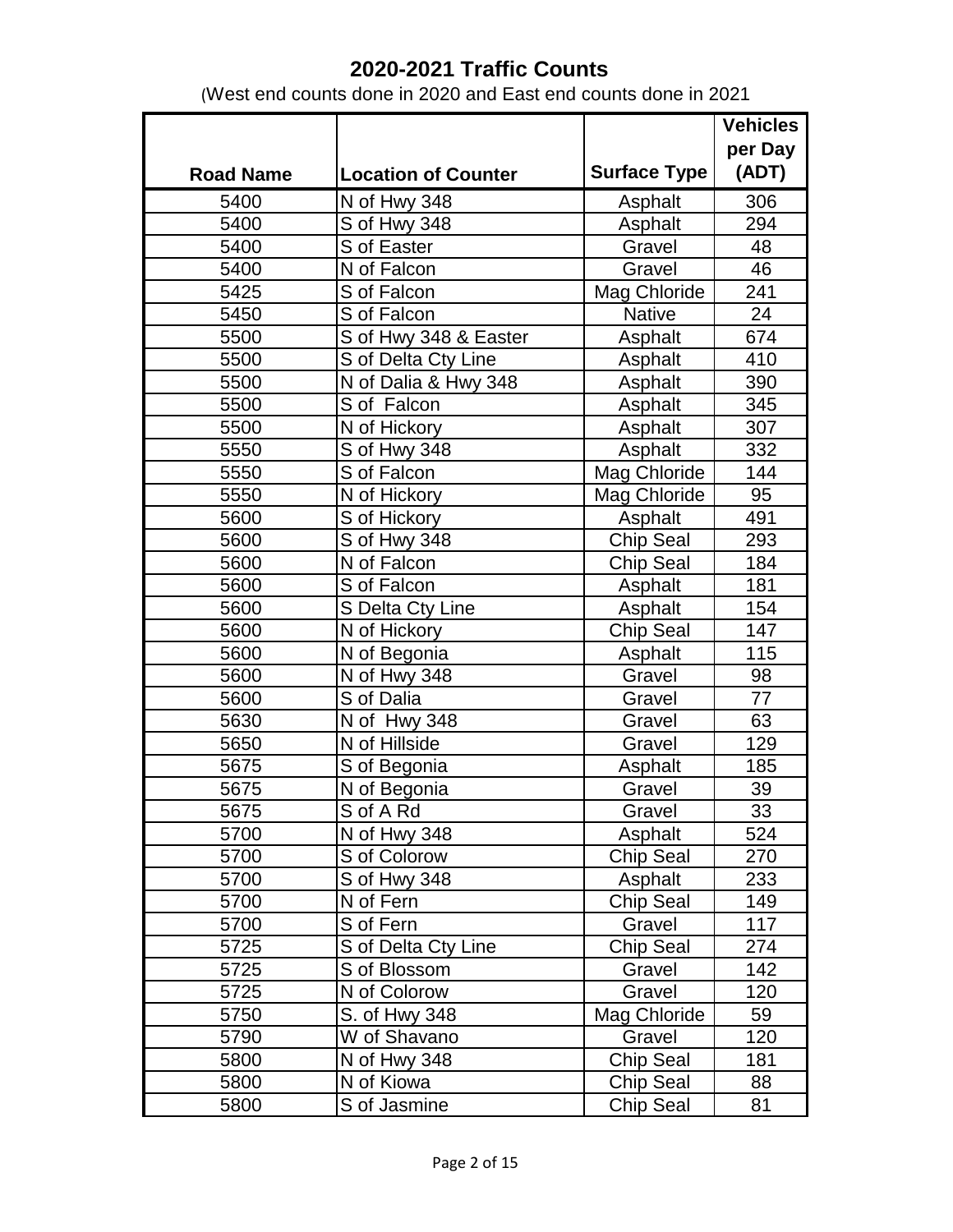|                  |                            |                     | <b>Vehicles</b> |
|------------------|----------------------------|---------------------|-----------------|
|                  |                            |                     | per Day         |
| <b>Road Name</b> | <b>Location of Counter</b> | <b>Surface Type</b> | (ADT)           |
| 5800             | S of Hwy 348               | <b>Chip Seal</b>    | 72              |
| 5825             | S of Hwy 348               | Asphalt             | 634             |
| 5825             | N of Hwy 348               | Asphalt             | 200             |
| 5825             | S of High Mesa             | Gravel              | 107             |
| 5850             | S of Jasmine               | Asphalt             | 777             |
| 5850             | N of Jasmine               | Asphalt             | 269             |
| 5850             | N of Jig                   | Asphalt             | 717             |
| 5850             | S of Jig                   | Asphalt             | 577             |
| 5875             | N of Spring Creek          | Asphalt             | 627             |
| 5880             | W of Jig                   | Mag Chloride        | 90              |
| 5880             | $\overline{S}$ of Ida      | Mag Chloride        | 100             |
| 5900             | S of Amber                 | Gravel              | 60              |
| 5900             | N of Banner                | Gravel              | 58              |
| 5910             | N of Maple Grove           | Gravel              | 86              |
| 5945             | S of Carnation             | Asphalt             | 65              |
| 5950             | N of Maple Grove           | Mag Chloride        | 170             |
| 5950             | W of 5975                  | Gravel              | 128             |
| 5950             | 0.5 miles S of Lasalle Rd  | Gravel              | 99              |
| 5975             | S of Jig                   | Chip Seal           | 828             |
| 6000             | N of David                 | Chip Seal           | 539             |
| 6000             | S of Carnation             | <b>Chip Seal</b>    | 468             |
| 6000             | S of Maple Grove           | Asphalt             | 393             |
| 6000             | N of Spring Creek          | Asphalt             | 371             |
| 6000             | N of Carnation             | Mag Chloride        | 314             |
| 6000             | S of Spring Creek          | Asphalt             | 243             |
| 6000             | S of Banner                | Gravel              | 226             |
| 6000             | N of Amber @ Cnty Line     | Mag Chloride        | 211             |
| 6000             | N of Oak Grove             | Chip Seal           | 168             |
| 6000             | N of Maple Grove           | Gravel              | 70              |
| 6025             | N of Gunnison              | Gravel              | 91              |
| 6025             | W of Hwy 50                | Gravel              | 80              |
| 6025             | E of Hwy 50                | Gravel              | 67              |
| 6030             | S of Oak Grove             | Gravel              | 111             |
| 6050             | S of Spring Creek          | Gravel              | 117             |
| 6075             | N of Gunnison              | Asphalt             | 488             |
| 6075             | S of Falcon                | Asphalt             | 453             |
| 6075             | N of Falcon                | Asphalt             | 242             |
| 6075             | S of East Mesa             | Asphalt             | 240             |
| 6075             | W of Hwy 50                | Mag Chloride        | 204             |
| 6075             | N of Jay Jay               | Gravel              | 111             |
| 6075             | S of David                 | Asphalt             | 75              |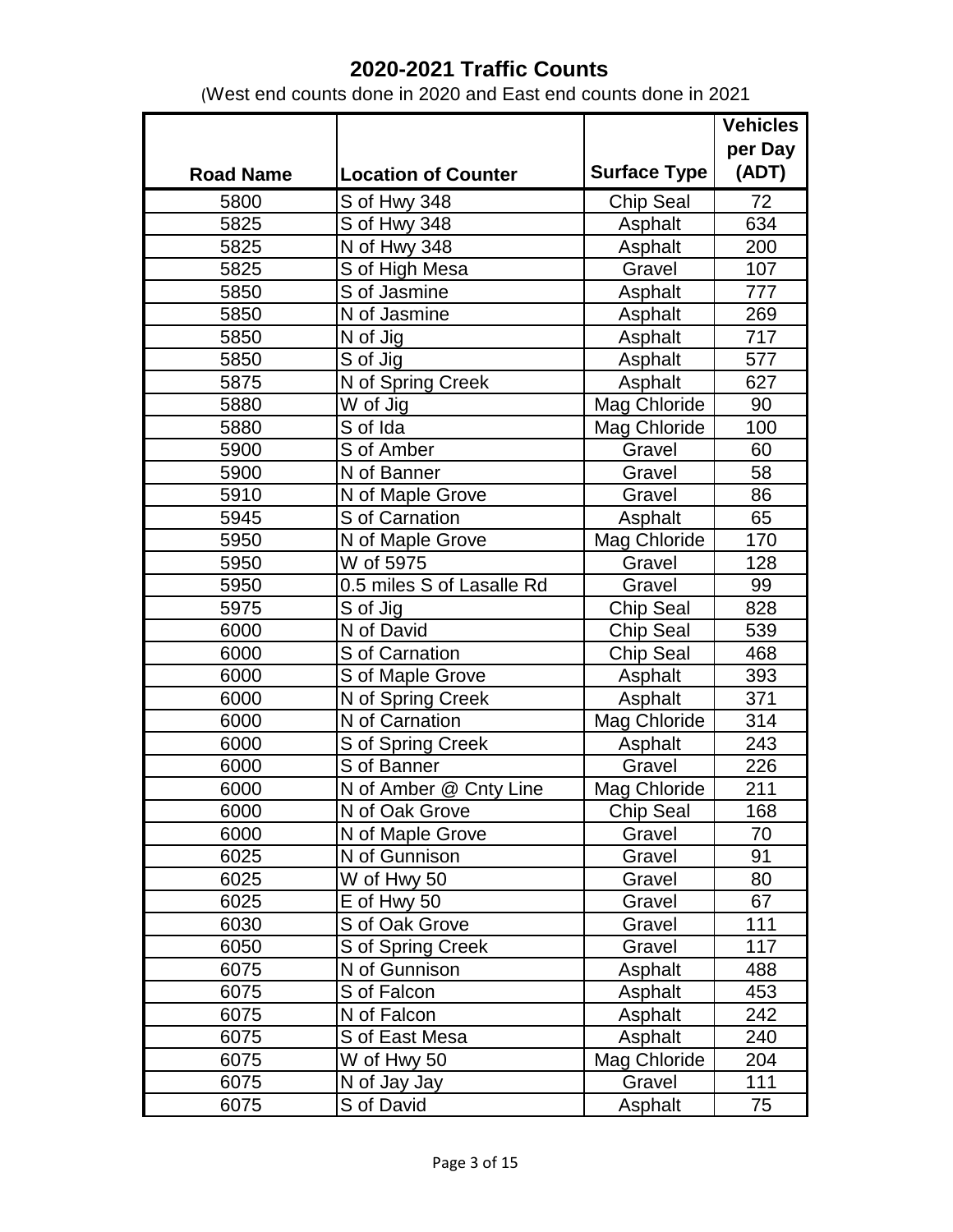|                  |                            |                     | <b>Vehicles</b> |
|------------------|----------------------------|---------------------|-----------------|
|                  |                            |                     | per Day         |
| <b>Road Name</b> | <b>Location of Counter</b> | <b>Surface Type</b> | (ADT)           |
| 6075             | N of Hillsdale             | Asphalt             | 673             |
| 6075             | E of Hwy 50                | Asphalt             | 614             |
| 6075             | S of Gunnison              | Asphalt             | 582             |
| 6075             | N of David                 | Gravel              | 30              |
| 6100             | S of LaSalle               | Asphalt             | 481             |
| 6100             | S of Spring Creek          | Asphalt             | 451             |
| 6100             | N of Oak Grove-cutoff      | Asphalt             | 281             |
| 6100             | S of Oak Grove             | Mag Chloride        | 235             |
| 6100             | N of Oak Grove             | Asphalt             | 223             |
| 6100             | N of Hwy 90                | Mag Chloride        | 209             |
| 6100             | N of LaSalle               | Mag Chloride        | 269             |
| 6125             | N of East Mesa             | Gravel              | 60              |
| 6125             | S of David                 | Gravel              | $\overline{17}$ |
| 6125             | S of Spring Creek          | <b>Chip Seal</b>    | 85              |
| 6130             | N of Spring Creek          | Asphalt             | 776             |
| 6150             | N of Gunnison              | Chip Seal           | 360             |
| 6150             | S of Falcon                | <b>Chip Seal</b>    | 243             |
| 6150             | N of Falcon                | Chip Seal           | 128             |
| 6160             | S of Spring Creek          | Gravel              | 48              |
| 6165             | S of Spring Creek          | Gravel              | 74              |
| 6175             | S of LaSalle               | Asphalt             | 935             |
| 6175             | N of Spring Creek          | Asphalt             | 925             |
| 6200             | S of Hwy 90                | <b>Mag Chloride</b> | 169             |
| 6200             | N of Popular               | Mag Chloride        | 91              |
| 6200             | S of Spring Creek          | Asphalt             | 811             |
| 6200             | N of Oak Grove             | Asphalt             | 399             |
| 6200             | N of Jay Jay               | Asphalt             | 379             |
| 6200             | N of David                 | <b>Mag Chloride</b> | 182             |
| 6200             | S of Lasalle rd            | Gravel              | 52              |
| 6200             | N of Carnation             | Gravel              | 106             |
| 6225             | NE of Hwy 50 Frontage      | Gravel              | 234             |
| 6250             | S of Hwy 90                | Asphalt             | 1,005           |
| 6250             | N of Pearl                 | Asphalt             | 790             |
| 6250             | Nof Popular                | Asphalt             | 757             |
| 6250             | N of Jig                   | Asphalt             | 97              |
| 6275             | S of Ohlm                  | Gravel              | 144             |
| 6280             | S of Hwy 90                | Gravel              | 79              |
| 6290             | S of Oak Grove             | Gravel              | 73              |
| 6300             | N of Ohlm                  | Asphalt             | 1,413           |
| 6300             | S of Jade                  | Asphalt             | 368             |
| 6300             | N of Pearl                 | Asphalt             | 141             |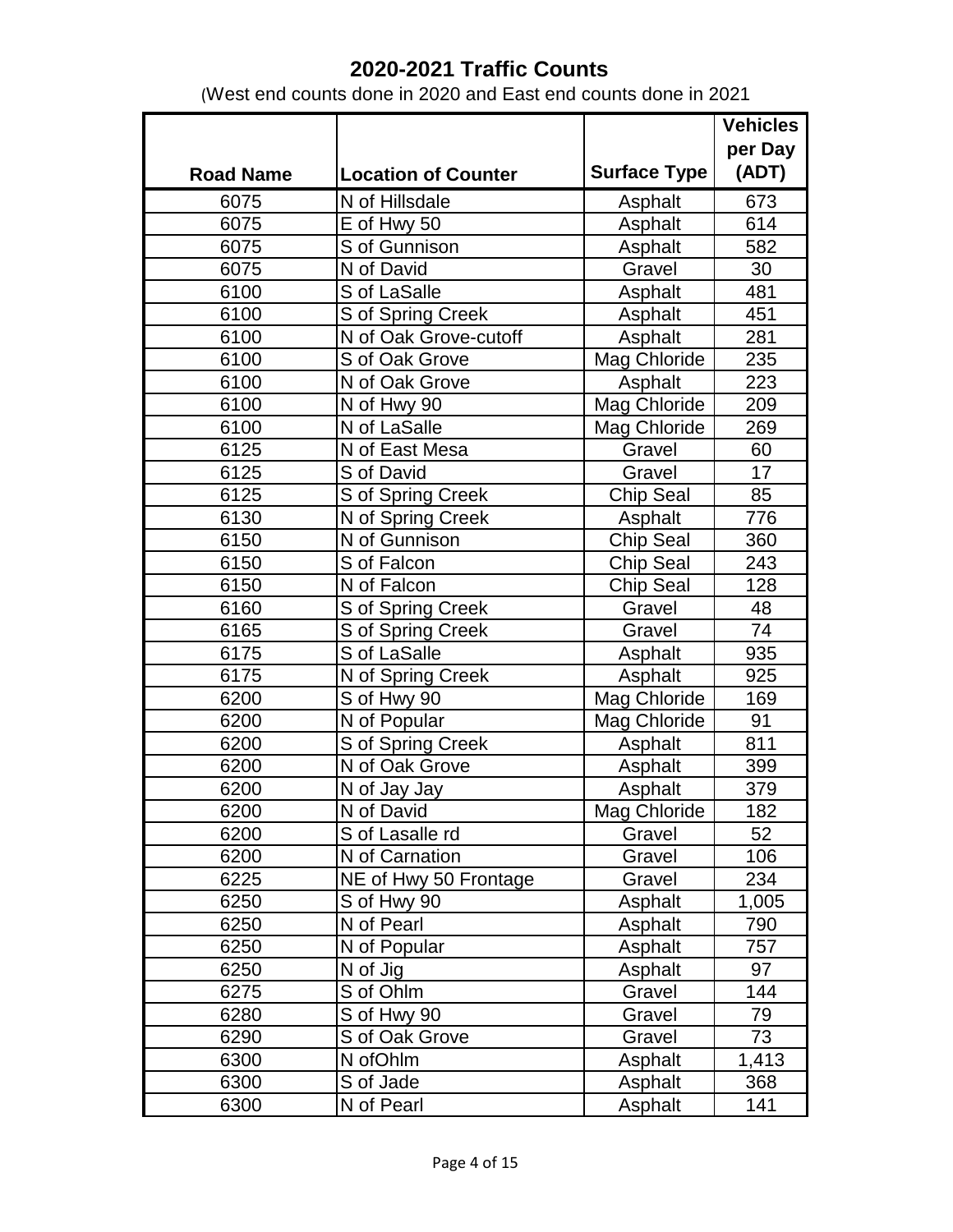|                  |                            |                     | <b>Vehicles</b> |
|------------------|----------------------------|---------------------|-----------------|
|                  |                            |                     | per Day         |
| <b>Road Name</b> | <b>Location of Counter</b> | <b>Surface Type</b> | (ADT)           |
| 6300             | S of Pearl                 | <b>Mag Chloride</b> | 131             |
| 6300             | S of Juniper               | Asphalt             | 1,477           |
| 6300             | N of Hwy 90                | Gravel              | 106             |
| 6330             | S. of Jade                 | Gravel              | 125             |
| 6330             | N of Hwy 90                | Gravel              | 67              |
| 6355             | S of Marine                | Asphalt             | 726             |
| 6360             | S of Marine                | Asphalt             | 668             |
| 6400             | N of Ida                   | Chip Seal           | 617             |
| 6400             | S of Falcon                | <b>Chip Seal</b>    | 438             |
| 6400             | S of Q&T                   | <b>Chip Seal</b>    | 1,589           |
| 6400             | N of Oak Grove             | <b>Chip Seal</b>    | 1,433           |
| 6400             | S of Oak Grove             | <b>Chip Seal</b>    | 1,241           |
| 6400             | S of Hwy 90                | <b>Chip Seal</b>    | 411             |
| 6400             | N of Ranger                | <b>Chip Seal</b>    | 201             |
| 6416             | S of N Ramona              | Asphalt             | 117             |
| 6420             | S of N Ramona              | Asphalt             | 136             |
| 6420             | N of S Ramona              | Asphalt             | 81              |
| 6422             | S of Oak Grove             | Asphalt             | 188             |
| 6450             | N of Kentucky              | Asphalt             | 1,114           |
| 6450             | S of Chipeta               | Asphalt             | 904             |
| 6475             | E of Chipeta               | Asphalt             | 111             |
| 6485             | S of Ranger                | Gravel              | 23              |
| 6495             | S of Kentucky              | <b>Chip Seal</b>    | 55              |
| 6500             | N. of Ranger               | <b>Chip Seal</b>    | 532             |
| 6530             | N of Lincoln               | Asphalt             | 1,164           |
| 6530             | N of Kentucky              | Asphalt             | 761             |
| 6530             | End of pavement            | Asphalt             | 152             |
| 6530             | N of Flat Top              | Gravel              | 59              |
| 6565             | S of Solar                 | Mag Chloride        | 56              |
| 6600             | N of Locust                | Asphalt             | 2,130           |
| 6600             | S of Lincoln               | Asphalt             | 623             |
| 6600             | W of Hwy 550               | Gravel              | 29              |
| 6650             | W of 6700 / LaSalle        | <b>Chip Seal</b>    | 329             |
| 6650             | E of Woodgate              | Gravel              | 108             |
| 6700             | S of Landfill              | <b>Chip Seal</b>    | 516             |
| 6740             | S of Oak Grove             | Asphalt             | 142             |
| 6750             | N of Ogden                 | <b>Chip Seal</b>    | 63              |
| 6760             | N of Ogden                 | Asphalt             | 152             |
| 6760             | N of Hwy 50                | Gravel              | 66              |
| 6765             | S of Oak Grove             | Asphalt             | 126             |
| 6780             | S of Sunshine              | Gravel              | 32              |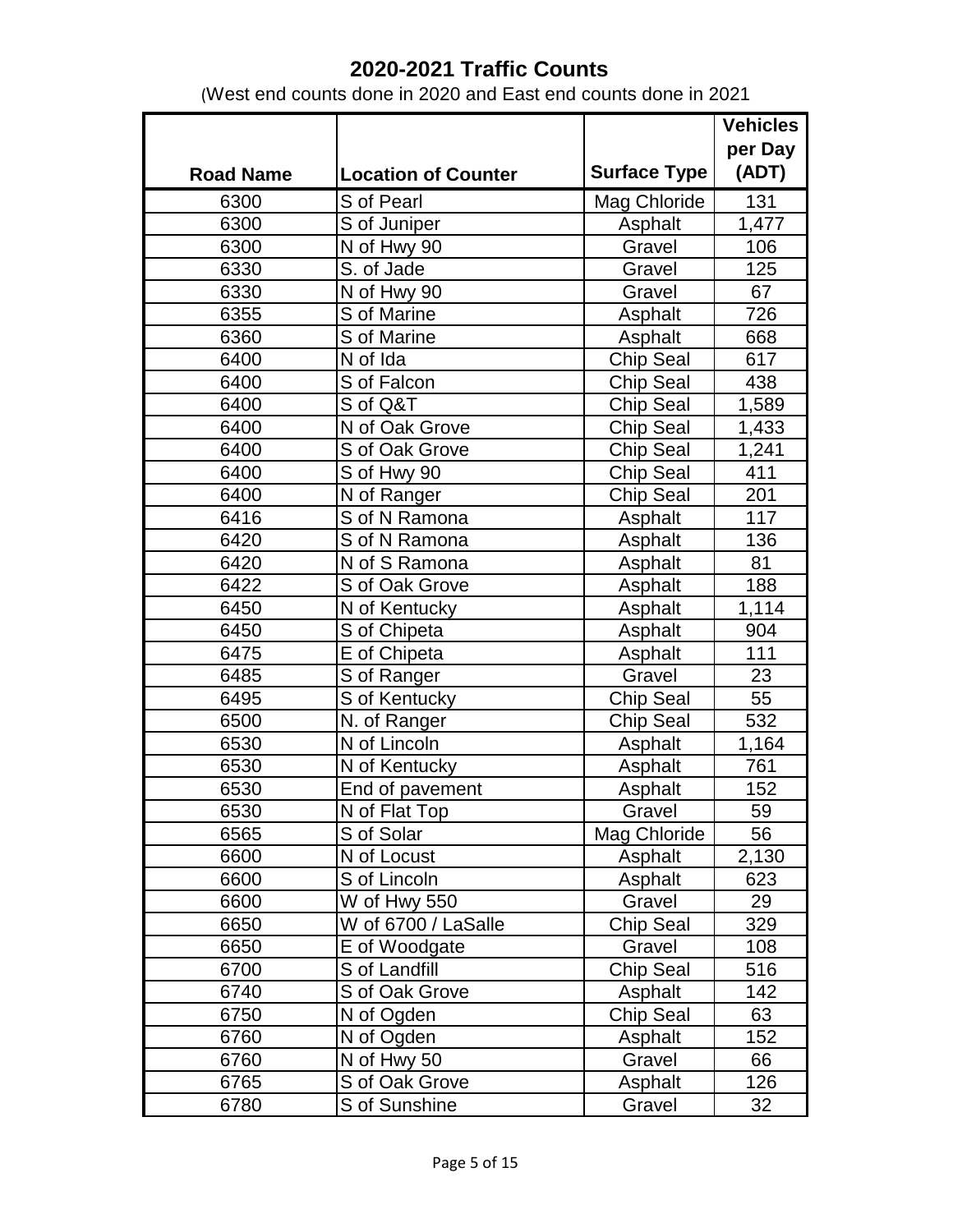|                  |                                |                     | <b>Vehicles</b> |
|------------------|--------------------------------|---------------------|-----------------|
|                  |                                |                     | per Day         |
| <b>Road Name</b> | <b>Location of Counter</b>     | <b>Surface Type</b> | (ADT)           |
| 6830             | S of Oak Grove                 | Asphalt             | 117             |
| 6900             | N of Oak Grove                 | Gravel              | 41              |
| 6900             | S of Overland dr               | Mag Chloride        | 194             |
| 6900             | N of Hwy 50                    | Mag Chloride        | 176             |
| 6950             | N of Hwy 50                    | Mag Chloride        | 163             |
| 7745             | W of Black Canyon              | Gravel              | 220             |
| 7750             | S of Black Canyon              | Gravel              | 49              |
| 12th Street      | W of Hwy 50                    | Asphalt             | 708             |
| 25 Mesa          | E of 4th St                    | Asphalt             | 129             |
| 25 Mesa          | <b>Forest Service Line</b>     | Asphalt             | 122             |
| 25 Mesa          | N of Divide                    | Gravel              | 258             |
| 25 Mesa          | S of Divide Rd                 | Gravel              | 162             |
| 25 Mesa          | At Delta Cty Line              | Mag Chloride        | 61              |
| 348 Lane         | S of Hwy 348                   | Asphalt             | 246             |
| 42ZN             | N of Hwy 145                   | Asphalt             | 138             |
| 43ZN             | San Miguel County Line         | Gravel              | 37              |
| 44ZN             | San Miguel County Line         | Gravel              | 79              |
| 5th Street       | E of 2700 Rd                   | Gravel              | 51              |
| 6355 Way         | S of Jig                       | Asphalt             | 215             |
| 6370 Rd          | N of Ida                       | Asphalt             | 56              |
| 90 Rd            | End of Hwy 90 pavement         | Mag Chloride        | 297             |
| 90 Rd            | N of Hwy 141                   | Asphalt             | 295             |
| 90 Rd            | N of DD30 Rd                   | Asphalt             | 78              |
| 90 Rd            | San Miguel River bridge        | Gravel              | 72              |
| 90 Rd            | <b>Forest Service Boundary</b> | Gravel              | 65              |
| A Rd             | W of 5725                      | Gravel              | 62              |
| AA Rd            | E of 2650                      | Asphalt             | 122             |
| AA Rd            | $\overline{W}$ of 2650         | Asphalt             | 115             |
| AA Rd            | W of 2600                      | Chip Seal           | 88              |
| Alpine           | S of Orchard                   | Asphalt             | 96              |
| Amber            | W of 6000                      | Mag Chloride        | 117             |
| Amber            | E of Hwy 50                    | Asphalt             | 467             |
| Amber            | W. of 5900                     | Asphalt             | 256             |
| Amber            | W of Hwy 348                   | Mag Chloride        | 157             |
| Arabian Ct       | E of Marine                    | Mag Chloride        | 77              |
| Ash Ln           | E of 5725                      | Gravel              | 132             |
| <b>B76</b>       | W of Black canyon              | Gravel              | 26              |
| <b>Banner</b>    | W of Hwy 348                   | Asphalt             | 367             |
| <b>Banner</b>    | W of 5500                      | Asphalt             | 254             |
| <b>Banner</b>    | W of 5400                      | Asphalt             | 205             |
| <b>Banner</b>    | E of 5400                      | Asphalt             | 185             |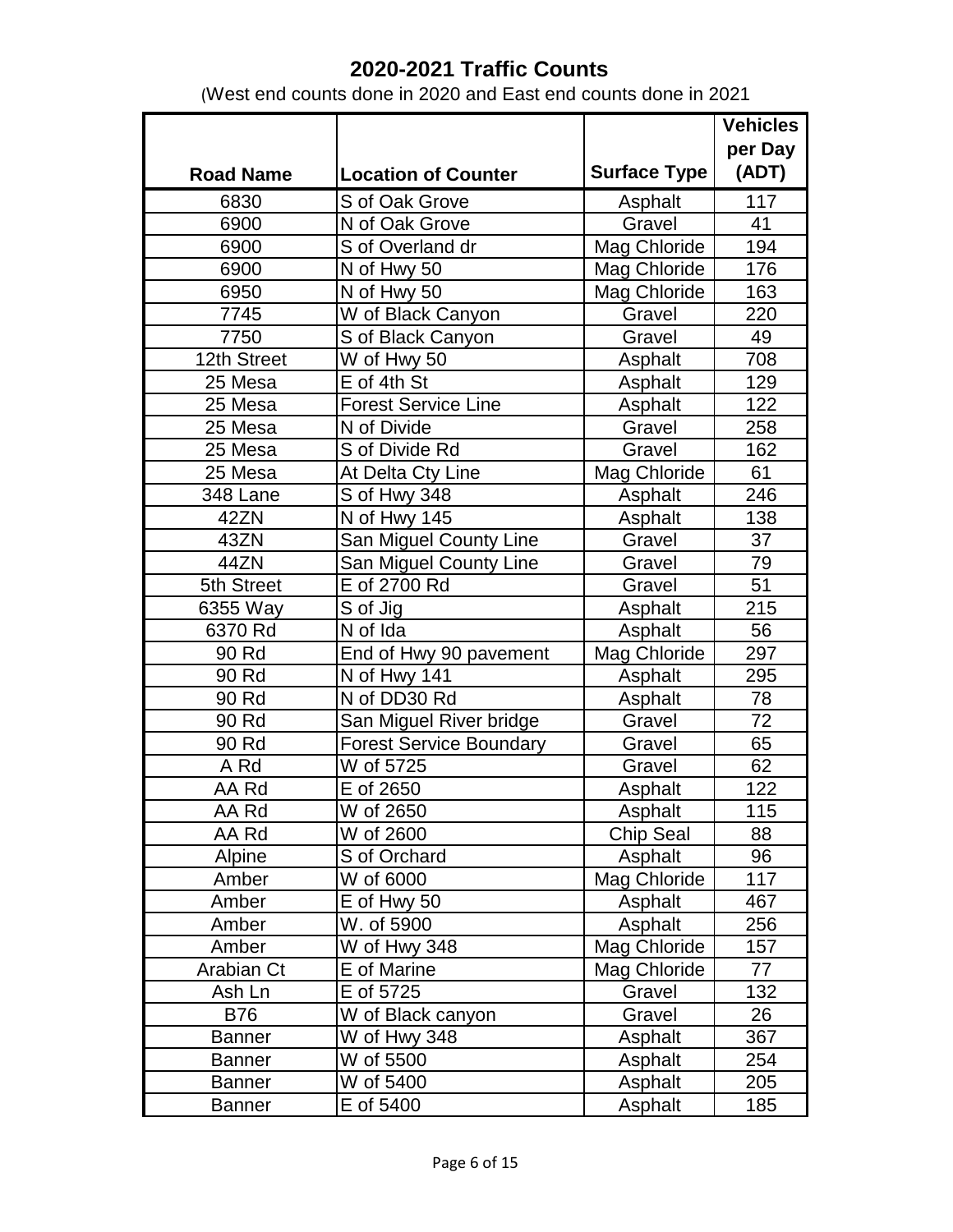|                        |                            |                     | <b>Vehicles</b>  |
|------------------------|----------------------------|---------------------|------------------|
|                        |                            |                     | per Day          |
| <b>Road Name</b>       | <b>Location of Counter</b> | <b>Surface Type</b> | (ADT)            |
| <b>Banner</b>          | E of Hwy 348               | Asphalt             | 169              |
| <b>Banner</b>          | E of Cedar                 | Asphalt             | 152              |
| <b>Banner</b>          | W of Cedar                 | Gravel              | 98               |
| <b>Banner</b>          | E of Hwy 50                | Asphalt             | 83               |
| <b>Banner</b>          | W of Hwy 50                | Asphalt             | 69               |
| <b>Banner</b>          | E of N River               | Asphalt             | 53               |
| <b>Banner</b>          | W of 6000                  | Gravel              | 31               |
| <b>BB</b>              | N of Nucla City Limit      | Asphalt             | 377              |
| <b>BB</b>              | E of 2700                  | Asphalt             | 126              |
| <b>BB</b>              | W of 2700                  | Gravel              | 37               |
| <b>BB27</b>            | W of 2700                  | Gravel              | 35               |
| Begonia                | E of 5500                  | Asphalt             | 250              |
| Begonia                | W of 5600                  | Asphalt             | 249              |
| Begonia                | W of 5725                  | Asphalt             | 248              |
| Begonia                | $\overline{E}$ of 5675     | Asphalt             | 235              |
| <b>Black Canyon</b>    | W of Hwy 92                | Asphalt             | 397              |
| <b>Black Canyon</b>    | W of 7750                  | Asphalt             | 309              |
| <b>Black Canyon Rd</b> | S of W Black Canyon Rd     | Chip Seal           | 272              |
| <b>Blossom</b>         | W of N River               | <b>Chip Seal</b>    | 364              |
| Blossom                | $\overline{E}$ of 5725     | Chip Seal           | $\overline{3}44$ |
| <b>Bostwick Park</b>   | W of Hwy 347               | Gravel              | 120              |
| <b>Buckhorn</b>        | E of Hwy 550               | Asphalt             | 415              |
| <b>Buckhorn</b>        | E of Uncomphagre           | Asphalt             | 318              |
| <b>Buckhorn</b>        | E. of 7250                 | Gravel              | 51               |
| Carefree Dr            | W of Marine                | Asphalt             | 138              |
| Carnation              | E of Hwy 50                | Asphalt             | 410              |
| Carnation              | W of Hwy 50                | Asphalt             | 345              |
| Carnation              | W of 6000                  | Asphalt             | 270              |
| Carnation              | E of 6000                  | Asphalt             | 266              |
| Carnation              | W of 6200                  | Asphalt             | 171              |
| Carnation              | W of 5400                  | <b>Chip Seal</b>    | 88               |
| Carnation              | W of 5500                  | <b>Chip Seal</b>    | 83               |
| Carnation              | E of 5400                  | Chip Seal           | 68               |
| Carnation              | <b>E</b> of Hwy 348        | Chip Seal           | 61               |
| Carnation              | W of Hwy 348               | Chip Seal           | 116              |
| CC                     | W of 2900                  | Asphalt             | 407              |
| CC                     | W of 2800                  | Asphalt             | 287              |
| CC                     | <b>E</b> of Hwy 141        | Asphalt             | 276              |
| <b>CC</b>              | E of 3000                  | Asphalt             | 101              |
| Cedar                  | W of Hwy 348               | Asphalt             | 219              |
| Cedar                  | S of Banner                | Asphalt             | 107              |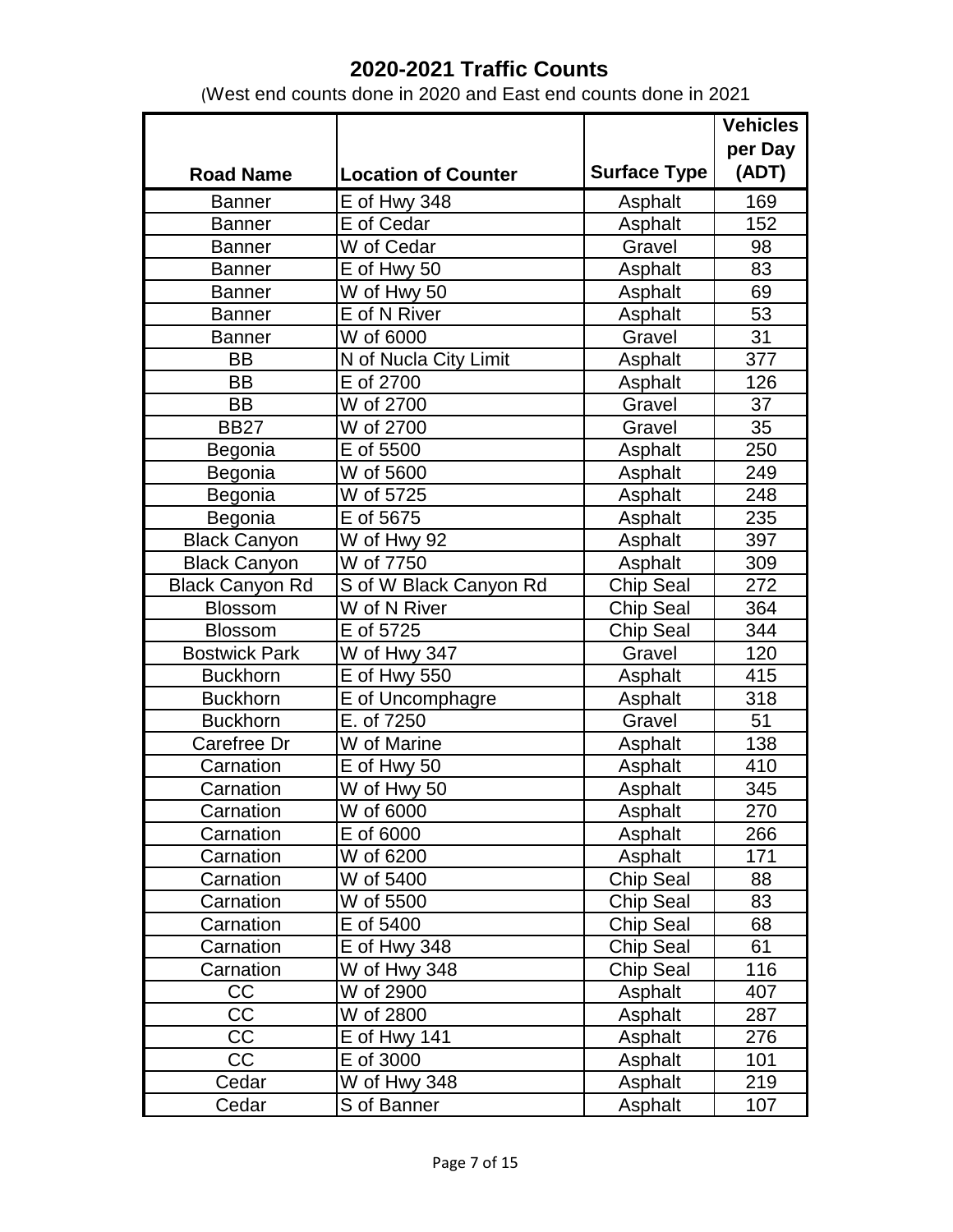|                     |                            |                     | <b>Vehicles</b> |
|---------------------|----------------------------|---------------------|-----------------|
|                     |                            |                     | per Day         |
| <b>Road Name</b>    | <b>Location of Counter</b> | <b>Surface Type</b> | (ADT)           |
| <b>Charolis Dr</b>  | E of Hwy 90                | Gravel              | 55              |
| Chipeta Dr          | S of Hwy 90/ S of Pierce   | Asphalt             | 5,062           |
| Chipeta Dr          | N of Willow                | Asphalt             | 5,042           |
| Chipeta Dr          | W of Hwy 550               | Asphalt             | 4,976           |
| Chipeta Dr          | S of Oak Grove             | Asphalt             | 4,726           |
| Chipeta Dr          | N of Oak Grove             | Asphalt             | 3,705           |
| Chu Chu Lane        | E of 6200                  | Asphalt             | 322             |
| Church              | S of Olathe city limit     | Asphalt             | 594             |
| Church              | S of S River               | Mag Chloride        | 154             |
| <b>Clear Fork</b>   | S of Delta County Line     | Gravel              | 65              |
| Clear Fork (B80 Rd) | E of Hwy 92                | Gravel              | 77              |
| Coffman Ln          | W of Olathe City Limit     | <b>Chip Seal</b>    | 292             |
| Coffman Ln          | Syschg to Colorow          | Asphalt             | 142             |
| Colorow             | E of 5700                  | Mag Chloride        | 143             |
| Colorow             | E of 5725 Rd               | Mag Chloride        | 105             |
| <b>County Rd</b>    | E of Frontage Rd           | Asphalt             | 210             |
| Dales Ln            | W 6900                     | Gravel              | 55              |
| Dalia               | W of 5700                  | Asphalt             | 274             |
| Dalia               | E of Hwy 348/5500 Rd       | Asphalt             | 252             |
| Dalia               | E of 5700                  | Gravel              | 89              |
| Dalia               | E of 6000                  | Gravel              | 78              |
| Dandy               | E of 5800                  | Gravel              | 43              |
| Dave Wood Rd        | S of 6250 to Tres Coyote   | Asphalt             | 476             |
| David               | W of 6000 (E of Hwy 50)    | Asphalt             | 823             |
| David               | W of 6200                  | Mag Chloride        | 423             |
| <b>DD</b>           | W of Hwy 97                | Asphalt             | 236             |
| <b>DD</b>           | E of Hwy 97                | Asphalt             | 222             |
| DD                  | W of 3000                  | Asphalt             | 355             |
| DD                  | S of 2800                  | Asphalt             | 129             |
| <b>DD</b>           | E of CC                    | Gravel              | 33              |
| <b>DD30</b>         | N of Hwy 90                | Asphalt             | 381             |
| Divide Rd           | E of 25 Mesa Rd            | Gravel              | 201             |
| Divide Rd           | W of Transfer              | Gravel              | 200             |
| Divide Rd           | W of 25 Mesa Rd            | Gravel              | 194             |
| Divide Rd           | At Mesa County Line        | Gravel              | 130             |
| E Borough           | N of Locust                | Asphalt             | 280             |
| E Borough           | E of 6700                  | Asphalt             | 176             |
| E81                 | W of HWY 92                | Gravel              | 25              |
| Earle Ln            | S of Fruit Park Rd         | Gravel              | 154             |
| East Mesa           | E of Hwy 50                | Chip Seal           | 219             |
| East Mesa           | E of 6075                  | <b>Chip Seal</b>    | 205             |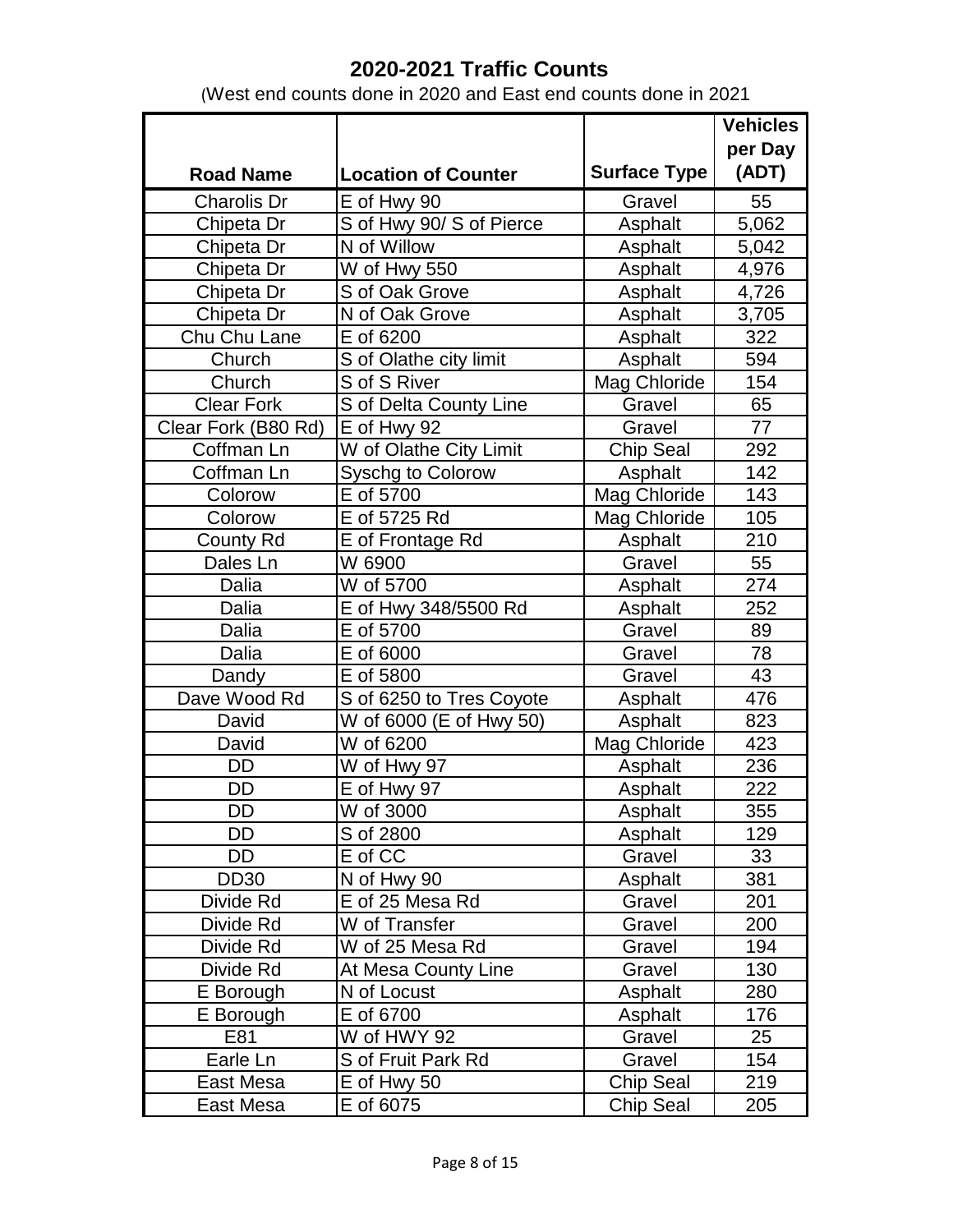|                           |                             |                     | <b>Vehicles</b> |
|---------------------------|-----------------------------|---------------------|-----------------|
|                           |                             |                     | per Day         |
| <b>Road Name</b>          | <b>Location of Counter</b>  | <b>Surface Type</b> | (ADT)           |
| East Mesa                 | W of 6075                   | <b>Chip Seal</b>    | 141             |
| <b>East Mesa</b>          | W of 6150                   | <b>Chip Seal</b>    | 123             |
| Easter Rd                 | W of Hwy 348 / 5500 Rd      | Asphalt             | 476             |
| Easter Rd                 | E of 5400                   | Asphalt             | 251             |
| Easter Rd                 | W of 5400                   | Mag Chloride        | 126             |
| <b>Easter Rd</b>          | E of 5300                   | Gravel              | 102             |
| <b>EE22</b>               | S of Hwy 141                | Gravel              | 10              |
| Falcon                    | E of Hwy 50                 | Asphalt             | 1,128           |
| Falcon                    | W of 6075                   | Asphalt             | 969             |
| Falcon                    | W of 6150                   | Asphalt             | 808             |
| Falcon                    | W of 6400                   | Asphalt             | 699             |
| Falcon                    | W of 5500                   | Mag Chloride        | 344             |
| Falcon                    | E of 5500                   | Gravel              | 72              |
| Falcon                    | W of 5550                   | Gravel              | 70              |
| Falcon                    | W of 5600                   | Gravel              | 60              |
| Falcon                    | E of 5550                   | Gravel              | 57              |
| Falcon                    | W of 5425                   | Gravel              | 108             |
| Fern                      | W of 5700                   | Gravel              | 71              |
| Fern                      | E of 5600                   | Gravel              | 64              |
| <b>FF31</b>               | E of Hwy 141                | Asphalt             | 33              |
| <b>FF31</b>               | S of Ash Pit (End Pavement) | Asphalt             | 19              |
| Fox Hill Rd               | W of 5500                   | Gravel              | 96              |
| <b>Fruit Park</b>         | W of Chipeta                | Asphalt             | 617             |
| <b>Fruit Park</b>         | E of 6400                   | Asphalt             | 358             |
| Fruit Park Rd             | W of 6400 Rd                | Gravel              | 77              |
| <b>Government Springs</b> | W of Hwy 550/Frontage rd    | Asphalt             | 718             |
| <b>Government Springs</b> | E of Ouray County           | Asphalt             | 329             |
| <b>Government Springs</b> | W of Horsefly               | Asphalt             | 43              |
| Guernsey                  | E of 6075                   | Gravel              | 133             |
| Gunnison                  | E of Hwy 50                 | <b>Chip Seal</b>    | 701             |
| Gunnison                  | E of 6075                   | <b>Chip Seal</b>    | 538             |
| Gunnison                  | W of Hwy 50                 | Mag Chloride        | 302             |
| Gunnison                  | E of South River Rd         | Mag Chloride        | 168             |
| Harvest                   | E of 6075                   | Gravel              | 105             |
| Herman                    | W of 5500                   | Gravel              | 34              |
| Herman                    | E of Hwy 50                 | Gravel              | 94              |
| Herman                    | W of S River                | Gravel              | 75              |
| HH.                       | $E$ of Hwy 145              | Asphalt             | 19              |
| <b>HH31</b>               | W of Hwy 141                | Mag Chloride        | 72              |
| Hickory                   | W of 5600                   | Asphalt             | 394             |
| High Mesa                 | S of 5825                   | Asphalt             | 468             |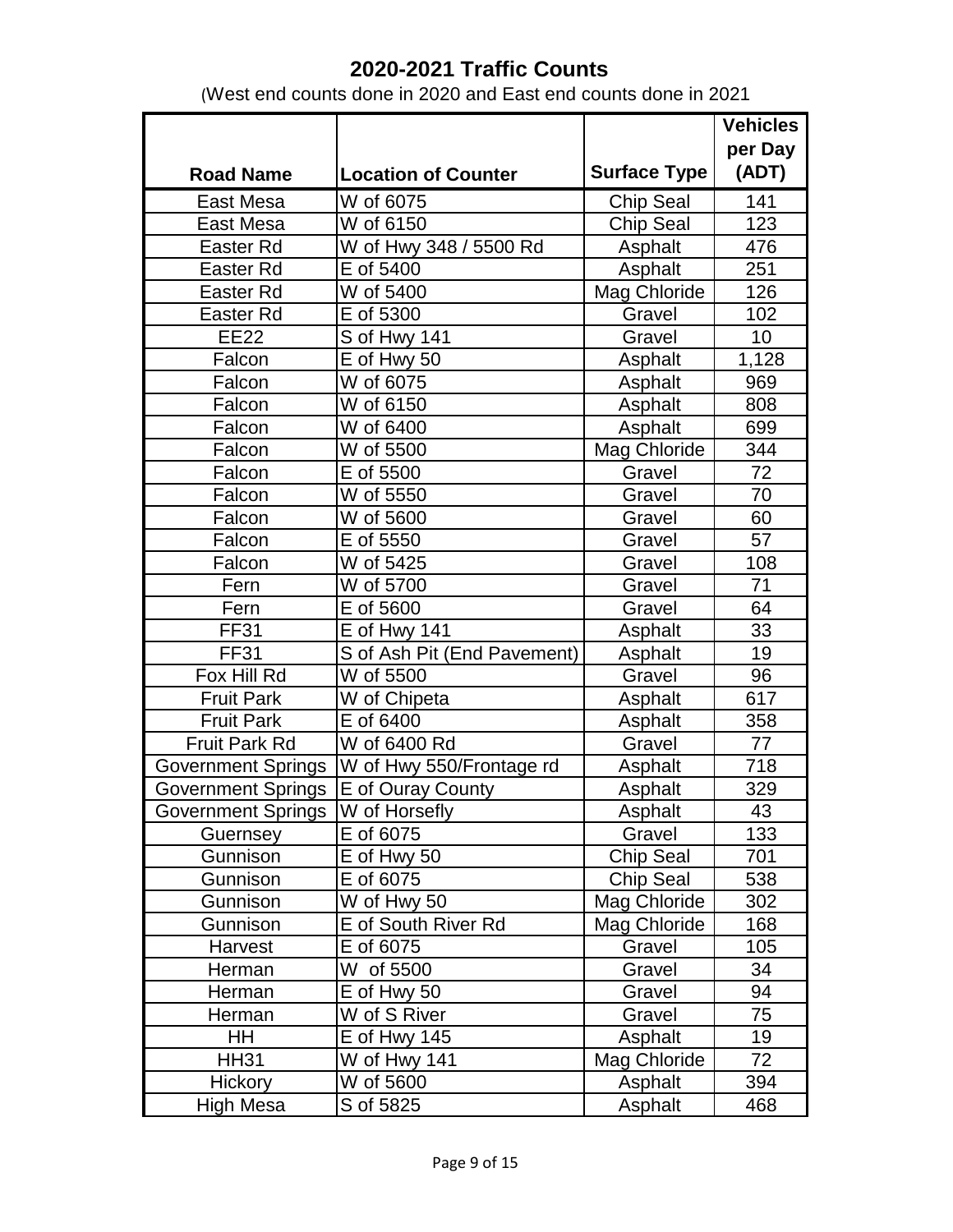|                  |                            |                     | <b>Vehicles</b> |
|------------------|----------------------------|---------------------|-----------------|
|                  |                            |                     | per Day         |
| <b>Road Name</b> | <b>Location of Counter</b> | <b>Surface Type</b> | (ADT)           |
| <b>High Mesa</b> | N of Ida                   | Asphalt             | 283             |
| Hillsdale        | E of 6075                  | Asphalt             | 380             |
| Hillside         | S of Ida                   | Asphalt             | 516             |
| <b>Hillside</b>  | N of Ida                   | Asphalt             | 575             |
| Hillside         | E of 5650                  | Asphalt             | 553             |
| <b>Hillside</b>  | N of Jasmine               | Asphalt             | 519             |
| Holly            | W of 5600                  | Gravel              | 66              |
| Holly            | E of 6400                  | Gravel              | 44              |
| Horsefly         | S of Govt Springs          | Asphalt             | 122             |
| 183              | S of J 82                  | Gravel              | 69              |
| Ida              | W of S River               | <b>Chip Seal</b>    | 400             |
| Ida              | W of 6400                  | <b>Chip Seal</b>    | 352             |
| Ida              | W of High Mesa             | Chip Seal           | 230             |
| Ida              | E of 5880                  | Asphalt             | 215             |
| Ida              | W of 5850                  | Asphalt             | 209             |
| Ida              | E of Hillside              | Asphalt             | 145             |
| Ida              | W of Jade                  | Gravel              | 185             |
| II Rd            | N of Hwy 145               | Asphalt             | 177             |
| II Rd            | W of Hwy 145               | Gravel              | 53              |
| II10             | E of Hwy 145               | Asphalt             | 26              |
| II35             | S of 3575                  | Gravel              | 44              |
| <b>J82</b>       | E of Hwy 92                | Gravel              | 139             |
| <b>J82</b>       | E of 183                   | Gravel              | 100             |
| Jacob            | $\overline{S}$ of Jig      | Asphalt             | 67              |
| Jade             | S of Ida                   | Asphalt             | 362             |
| Jade             | E of 6300                  | Asphalt             | 316             |
| Jade             | E of 6200                  | Gravel              | 182             |
| Jade             | $\overline{W}$ of 6300     | Asphalt             | 167             |
| Jasmine          | W of 5880                  | Gravel              | 43              |
| Jasmine          | E of 5850                  | Mag Chloride        | 31              |
| Jasmine          | W of 5850                  | Asphalt             | 543             |
| Jay Jay          | W of 6300                  | Asphalt             | 265             |
| Jay Jay          | E of Hwy 50                | Asphalt             | 484             |
| Jay Jay          | W of 6075                  | <b>Chip Seal</b>    | 1,644           |
| Jay Jay          | W of Hwy 50                | Chip Seal           | 2,109           |
| Jeremy           | S of jig E                 | Asphalt             | 125             |
| Jeremy           | S of Jig W                 | Asphalt             | 69              |
| Jig              | E of 6300                  | <b>Chip Seal</b>    | 172             |
| Jig              | W of 5850                  | Gravel              | 149             |
| Jig              | W of 6390                  | <b>Chip Seal</b>    | 134             |
| Jig              | W of 6300                  | Asphalt             | 501             |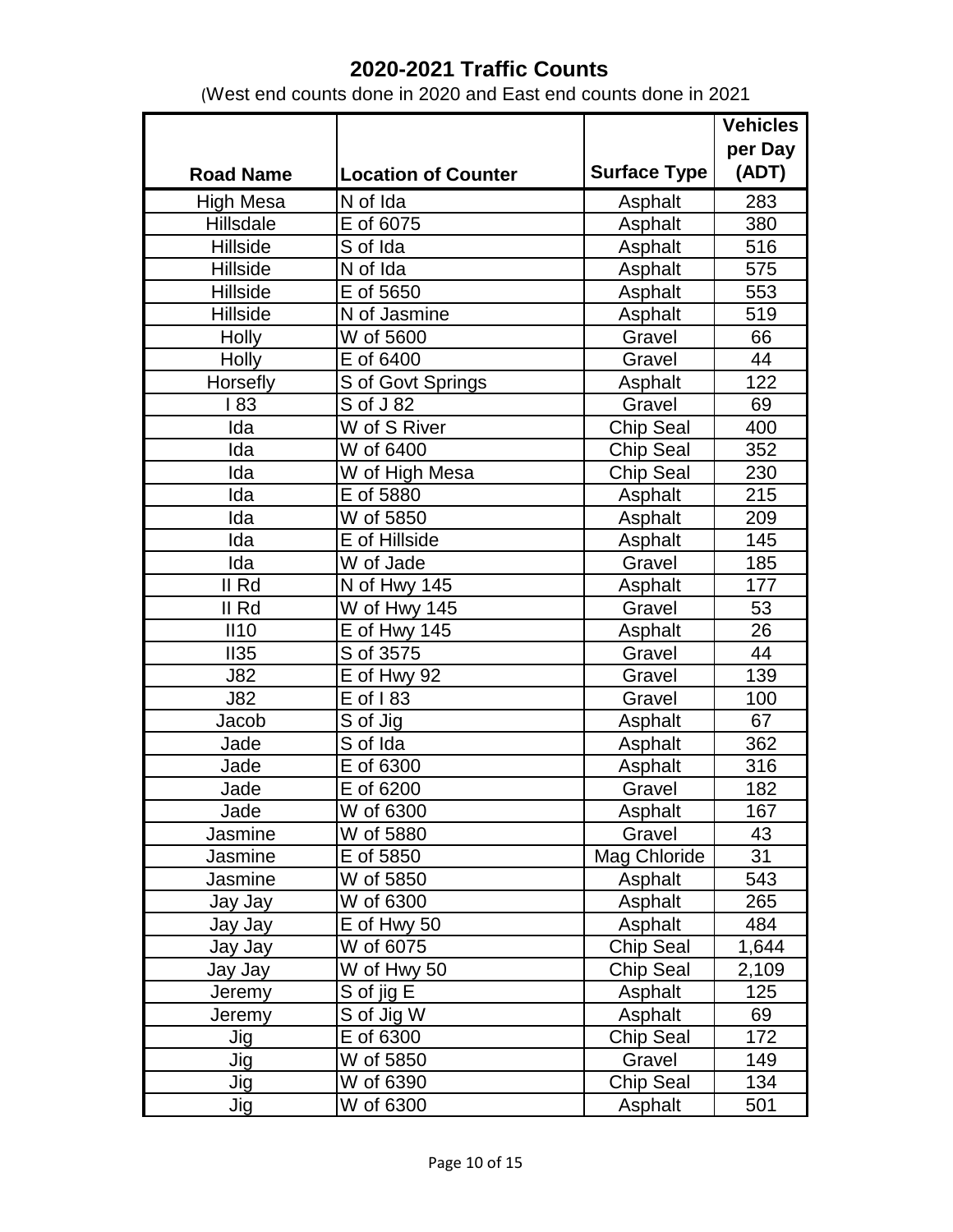|                   |                            |                     | <b>Vehicles</b> |
|-------------------|----------------------------|---------------------|-----------------|
|                   |                            |                     | per Day         |
| <b>Road Name</b>  | <b>Location of Counter</b> | <b>Surface Type</b> | (ADT)           |
| Jig               | S of Joe Pye               | Asphalt             | 1,430           |
| Jig               | E of 5850                  | Asphalt             | 805             |
| Jig               | W of 6250                  | Chip Seal           | 137             |
| Joe Pye Dr        | W of Jig                   | Mag Chloride        | 64              |
| Joey              | W of S River               | Mag Chloride        | 121             |
| Jordan Ct         | E of 6300                  | Gravel              | 89              |
| Juniper           | E of 6300                  | Asphalt             | 269             |
| Juniper           | W of 6390                  | Asphalt             | 47              |
| Kail Ct           | N of Lincoln               | Asphalt             | 95              |
| Kansas            | N of LaSalle               | Asphalt             | 140             |
| Kansas            | W of 6100                  | Gravel              | 126             |
| Kentucky          | E of 6450                  | Chip Seal           | 595             |
| Kentucky          | W of 6530                  | Chip Seal           | 534             |
| Kinikin           | W of Hwy 50                | Mag Chloride        | 129             |
| Kinikin           | W of South Canal           | Chip Seal           | 93              |
| Kinikin           | E of Woodgate              | <b>Chip Seal</b>    | 586             |
| Kiowa             | W of 5850                  | <b>Chip Seal</b>    | 150             |
| Kiowa             | E of Shavano Valley        | <b>Chip Seal</b>    | 131             |
| Kourtney Ln       | W of 6530                  | Gravel              | 137             |
| <b>Kristal Dr</b> | W of 5975                  | Gravel              | 79              |
| L Rd              | N of Marine (west)         | <b>Chip Seal</b>    | 108             |
| L Rd              | N of Marine (east)         | Chip Seal           | 75              |
| Lakeview Ct       | W of 5975                  | Gravel              | 148             |
| Landfill          | E of 6600                  | Asphalt             | 626             |
| Largo Ln          | W of 6650                  | Asphalt             | 129             |
| Lark Ln           | S of Hwy 90                | Asphalt             | 208             |
| Lark Spur Dr      | N of Maple Grove           | Asphalt             | 114             |
| LaSalle           | E of 6700                  | Chip Seal           | 300             |
| LaSalle           | E of 6175                  | Asphalt             | 1,360           |
| LaSalle           | E of 6100                  | Asphalt             | 1,010           |
| LaSalle           | E of 5975                  | Asphalt             | 800             |
| LaSalle           | W of 6175                  | Asphalt             | 782             |
| LaSalle           | W of 6100                  | Asphalt             | 727             |
| LaSalle           | W of Hwy 50                | Asphalt             | 4,431           |
| LaSalle           | E of Marine                | Asphalt             | 2,940           |
| Liberty           | E of E Borough             | Asphalt             | 141             |
| Lincoln           | E of 6530                  | Asphalt             | 663             |
| Little Way        | W of 6600                  | Asphalt             | 106             |
| Lobo Dr           | E of 6100                  | Mag Chloride        | 155             |
| Locust            | E of 6650                  | Asphalt             | 450             |
| Locust            | E of 5950                  | Gravel              | 43              |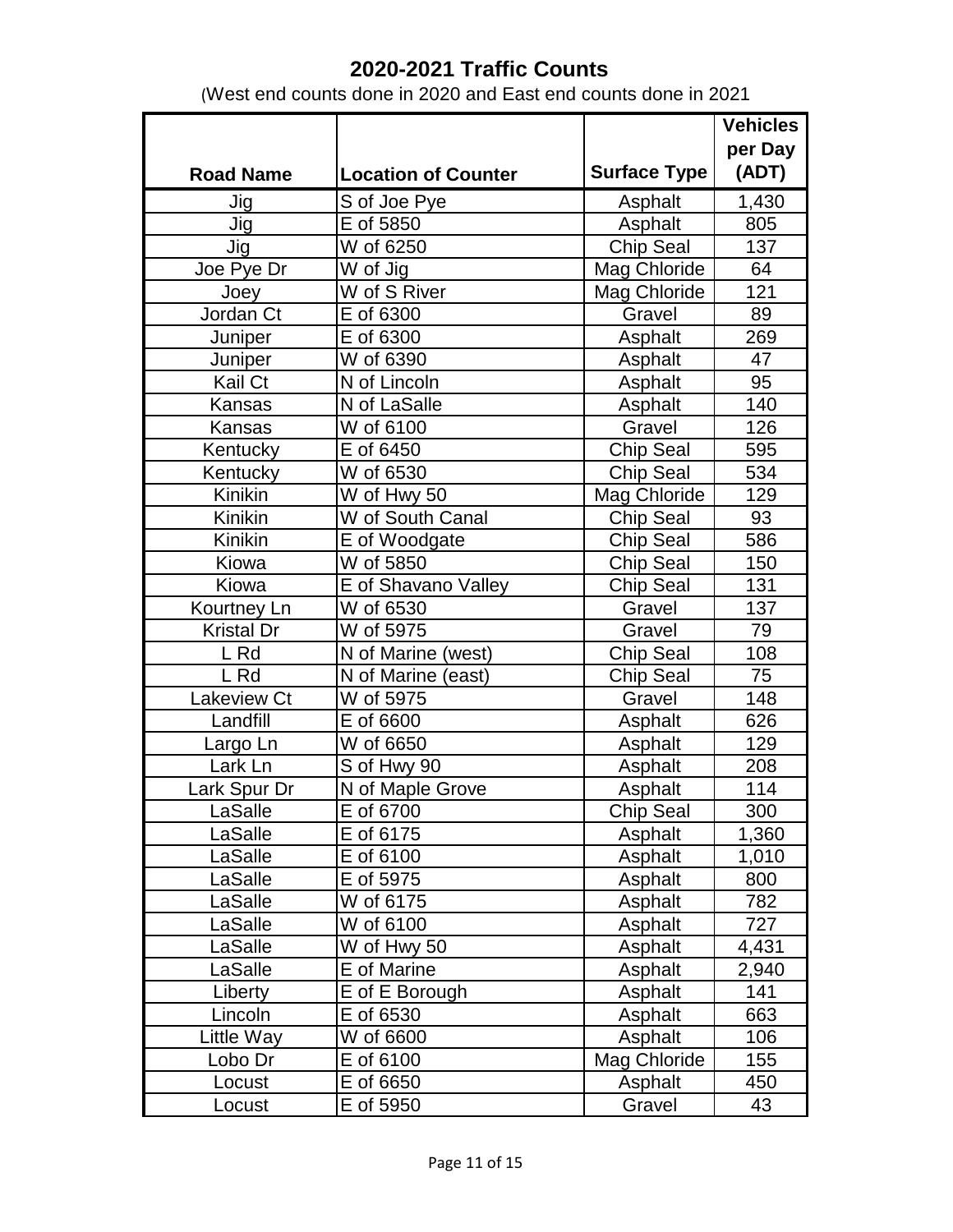|                    |                            |                     | <b>Vehicles</b> |
|--------------------|----------------------------|---------------------|-----------------|
|                    |                            |                     | per Day         |
| <b>Road Name</b>   | <b>Location of Counter</b> | <b>Surface Type</b> | (ADT)           |
| Lucres Dr (south)  | W of 5975                  | Gravel              | 67              |
| M73                | E of Hwy 347               | Gravel              | 34              |
| <b>Maple Grove</b> | E of 5875                  | Chip Seal           | 150             |
| <b>Maple Grove</b> | W of 6100                  | <b>Chip Seal</b>    | 343             |
| Marine             | S of LaSalle               | Asphalt             | 67              |
| Marine             | S of Mtn View CT           | Asphalt             | 5,027           |
| Miami              | E of 6000                  | Gravel              | 81              |
| Miami              | W of 6100                  | Gravel              | 46              |
| Miami              | S of Hwy 50                | Asphalt             | 834             |
| Miami              | E of City Limit            | Asphalt             | 517             |
| Miguel             | S of Hwy 50 (west)         | Mag Chloride        | 210             |
| Miguel             | S of Hwy 50 (east)         | Gravel              | 41              |
| Monroe             | $\overline{E}$ of 6130     | Gravel              | 69              |
| Mtn View Ct        | E of Marine                | Asphalt             | 490             |
| Mustang            | N of Marine                | Mag Chloride        | 200             |
| N Ramona           | E of 6400                  | Asphalt             | 805             |
| N Ramona           | E of 6400                  | Asphalt             | 417             |
| N Rd               | E of 6700                  | Asphalt             | 61              |
| N River            | W of Hwy 50                | Chip Seal           | 119             |
| N River            | $\overline{N}$ of Blossom  | Chip Seal           | 106             |
| N73                | E of Hwy 50                | Mag Chloride        | 25              |
| N74                | E of Hwy 50                | Gravel              | 24              |
| Nancy Way          | W of 6400                  | Asphalt             | 379             |
| Newport            | E of Hwy 90                | Asphalt             | 101             |
| Niagara            | W of 6200                  | Mag Chloride        | 157             |
| Niagara            | E of 6100                  | Mag Chloride        | 144             |
| Niagara            | W of Hwy 90                | Asphalt             | 114             |
| Normandy           | $\overline{W}$ of 6400     | Asphalt             | $\overline{25}$ |
| North River Rd     | <b>Olathe/County Line</b>  | Mag Chloride        | 190             |
| North Star Dr      | E of 6200                  | Asphalt             | 144             |
| Norwood            | W of Chipeta               | <b>Chip Seal</b>    | 386             |
| O72                | W of Kinikin               | Gravel              | 22              |
| O74                | E of Hwy 50                | Gravel              | 46              |
| Oak Grove          | W of 6300                  | Asphalt             | 192             |
| Oak Grove          | W of Hwy 90                | Chip Seal           | 728             |
| Oak Grove          | E of 6830                  | Chip Seal           | 498             |
| Oak Grove          | E of 6000                  | Gravel              | 129             |
| Oak Grove          | W of Chipeta               | Asphalt             | 3,709           |
| Oakland            | E of 6400                  | Asphalt             | 133             |
| Oceania Way        | S of Orange                | Asphalt             | 82              |
| Octillo Ct         | E of 6700                  | Asphalt             | 214             |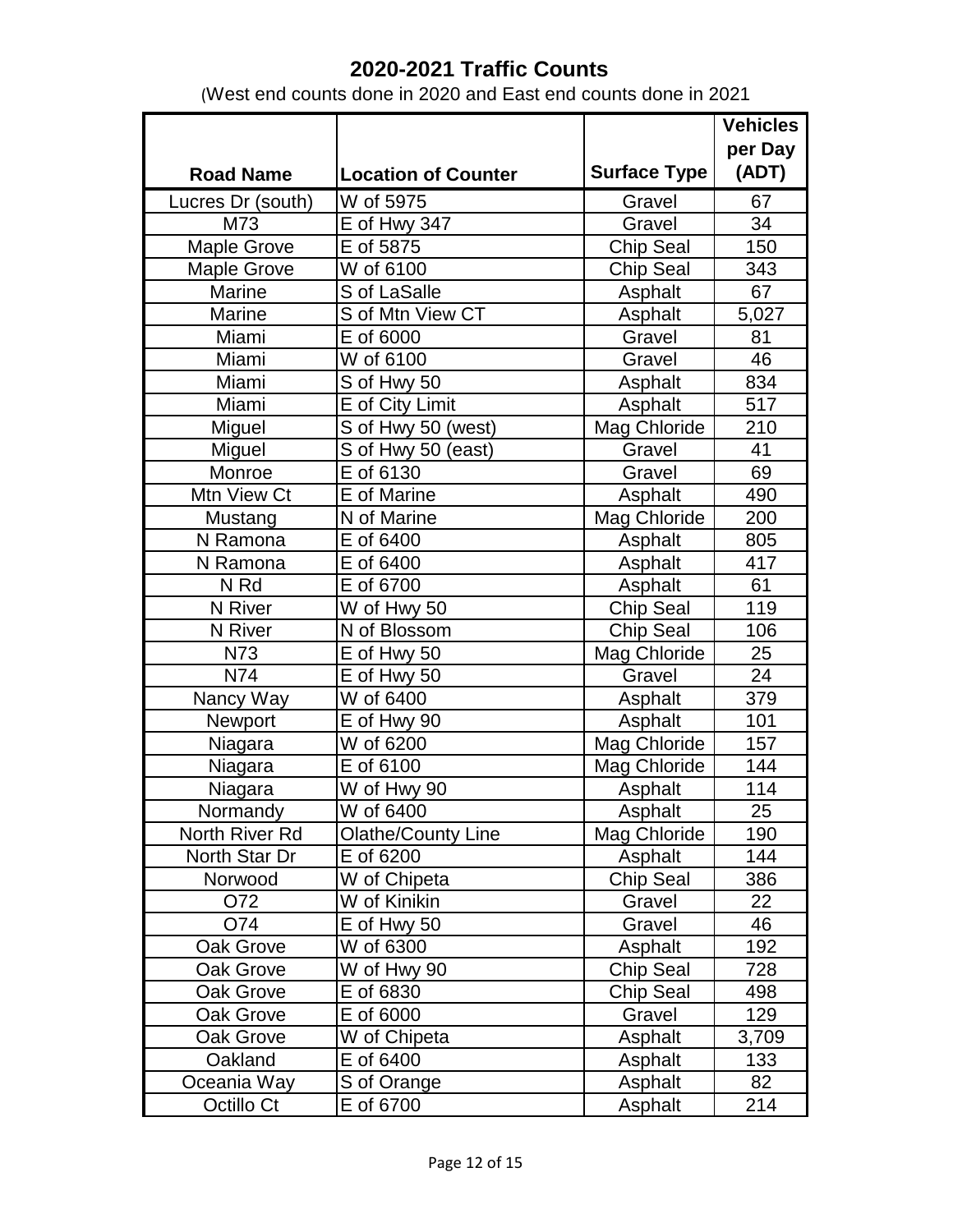|                         |                            |                     | <b>Vehicles</b> |
|-------------------------|----------------------------|---------------------|-----------------|
|                         |                            |                     | per Day         |
| <b>Road Name</b>        | <b>Location of Counter</b> | <b>Surface Type</b> | (ADT)           |
| Ogden                   | E of 6760                  | Asphalt             | 136             |
| Ohlm                    | W of 6300                  | Chip Seal           | 337             |
| Ohlm                    | E of 6250                  | Chip Seal           | 151             |
| Orange                  | W of 6300                  | <b>Chip Seal</b>    | 153             |
| Orange                  | E of 6250                  | <b>Chip Seal</b>    | 119             |
| Orange                  | $\overline{E}$ of 6300     | Gravel              | 44              |
| Orchard                 | W of Chipeta               | Asphalt             | 388             |
| Orchard                 | E of 6400                  | Asphalt             | 244             |
| Orchard                 | W of 6400                  | Gravel              | 96              |
| Otter                   | E of Brook (city limit)    | Chip Seal           | 113             |
| Pahgre                  | S of Kinikin               | Asphalt             | 224             |
| Pahgre                  | S of Trout                 | Mag Chloride        | 177             |
| Pahgre                  | N of Uncompahgre           | Gravel              | 93              |
| Pahgre                  | N of Trout                 | Chip Seal           | 193             |
| Patti Ct                | W of Sunshine              | Gravel              | 63              |
| Peach                   | W of 6300                  | Asphalt             | 51              |
| Peach Valley            | E of 6400                  | Mag Chloride        | 189             |
| Pearl                   | E of 6250                  | Asphalt             | 473             |
| Pearl                   | E of 6300                  | Asphalt             | 152             |
| Pierce                  | W of Chipeta               | Chip Seal           | 61              |
| Poison Springs          | S of Black Canyon rd       | Gravel              | 31              |
| Popular                 | W of 6250                  | Mag Chloride        | 347             |
| Popular                 | S of Hwy 90                | Mag Chloride        | 87              |
| Q72 Rd                  | E of Kinikin               | Gravel              | 47              |
| R <sub>13</sub> Rd      | S of Hwy 141               | <b>Native</b>       | 22              |
| Racine                  | <b>E</b> of Hwy 550        | Chip Seal           | 153             |
| Racine                  | E of Sunshine              | Gravel              | 111             |
| Ranger                  | S of 6400                  | Asphalt             | 199             |
| Ranger                  | W of 6400                  | Mag Chloride        | 131             |
| <b>Ridgeview Dr</b>     | <b>E</b> of Hwy 550        | Chip Seal           | 66              |
| Riverside               | <b>E</b> of Hwy 550        | Mag Chloride        | 152             |
| <b>Rolling Hills RD</b> | N or Spring Creek          | Gravel              | 53              |
| Rose                    | <b>E</b> of Hwy 550        | Gravel              | 87              |
| Rose                    | W of Hwy 550               | Gravel              | 57              |
| S Ramona                | E of 6400                  | Asphalt             | 226             |
| S River Rd              | N of Jay Jay (S of Joey)   | <b>Chip Seal</b>    | 910             |
| S River Rd              | E of Church                | Asphalt             | 520             |
| S River Rd              | S of Gunnison              | Asphalt             | 508             |
| S River Rd              | W of Gunnison              | Chip Seal           | 465             |
| Shavano Valley          | S of Spring Creek          | Mag Chloride        | 199             |
| Shavano Valley          | W of Spring Creek          | Gravel              | 110             |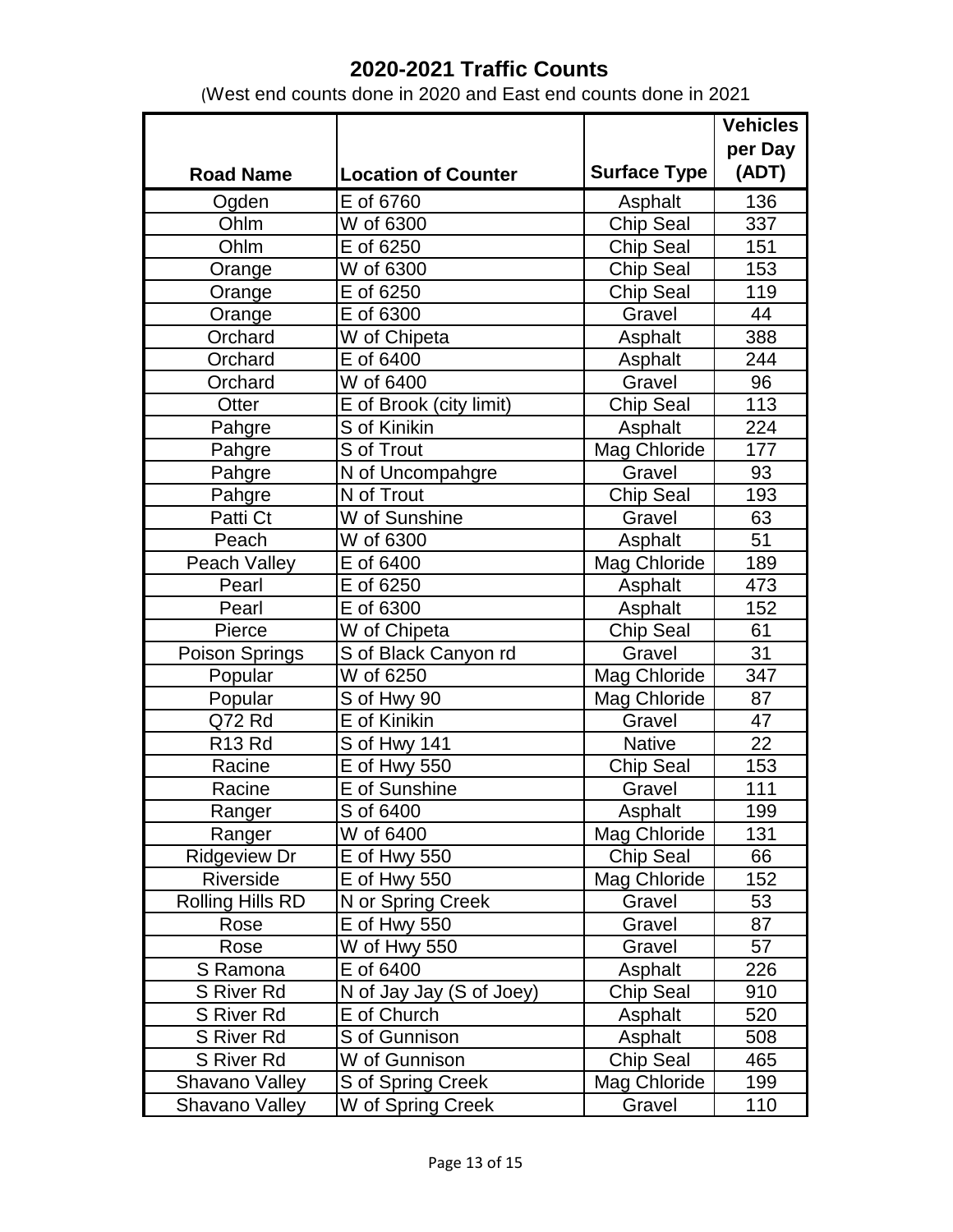|                      |                            |                     | <b>Vehicles</b> |
|----------------------|----------------------------|---------------------|-----------------|
|                      |                            |                     | per Day         |
| <b>Road Name</b>     | <b>Location of Counter</b> | <b>Surface Type</b> | (ADT)           |
| Shavano Valley       | N of Hwy 90                | Gravel              | 60              |
| Simm Mesa Rd         | S of Ranger                | Asphalt             | 147             |
| Sims Mesa Rd         | S of Happy Canyon          | Mag Chloride        | 72              |
| Solar                | W of Hwy 550               | Asphalt             | 529             |
| Solar                | <b>E</b> of Hwy 550        | <b>Chip Seal</b>    | 148             |
| Solitude             | S of Solar                 | Mag Chloride        | 48              |
| <b>Spring Canyon</b> | S of Popular               | Mag Chloride        | 133             |
| <b>Spring Creek</b>  | W of 5875                  | Asphalt             | 321             |
| <b>Spring Creek</b>  | W of 6000                  | Asphalt             | 1,057           |
| <b>Spring Creek</b>  | $\overline{E}$ of 5875     | Asphalt             | 769             |
| <b>Spring Creek</b>  | W of Hwy 90                | Asphalt             | 3,833           |
| <b>Spring Creek</b>  | E of 6200                  | Asphalt             | 3,588           |
| <b>Spring Creek</b>  | E of 6175                  | Asphalt             | 3,314           |
| <b>Spring Creek</b>  | W of 6175                  | Asphalt             | 2,839           |
| <b>Spring Creek</b>  | E of 6130                  | Asphalt             | 2,657           |
| <b>Spring Creek</b>  | W of 6130                  | Asphalt             | 2,039           |
| <b>Spring Creek</b>  | W of 6100                  | Asphalt             | 1,729           |
| <b>Spring Creek</b>  | E of 6000                  | Asphalt             | 1,572           |
| <b>Starlight Ct</b>  | S of Sunshine              | Asphalt             | 80              |
| Story Ln             | S of Oak Grove             | Asphalt             | 136             |
| Sunshine             | N of Kinikin               | Asphalt             | 258             |
| T Rd                 | W of Hwy 550/Frontage Rd   | Asphalt             | 348             |
| Tombstone Dr         | W of Hwy 50                | Gravel              | 118             |
| Transfer             | S of Holly                 | Mag Chloride        | 68              |
| <b>Transfer</b>      | S of Hickory               | Mag Chloride        | 44              |
| Trophy               | N of Uncompahgre           | Asphalt             | 137             |
| Trout                | <b>E</b> of Hwy 550        | Chip Seal           | 348             |
| $\overline{T}$ rout  | E of Pahgre Rd S leg       | <b>Chip Seal</b>    | 228             |
| Tulare               | <b>E</b> of Hwy 550        | Asphalt             | 161             |
| Tumbleweed           | N of Uncompahgre           | Asphalt             | 75              |
| U Rd                 | E of 600                   | Asphalt             | 39              |
| U Rd                 | W of 600                   | Asphalt             | 36              |
| U <sub>5</sub> Rd    | W of 575                   | Asphalt             | 303             |
| Uncomphagre          | E of Hwy 550               | Asphalt             | 726             |
| Uncomphagre          | W of Buckhorn              | <b>Chip Seal</b>    | 187             |
| Uncomphagre          | end of pavement            | Mag Chloride        | 185             |
| V Rd                 | E of 675                   | Asphalt             | 88              |
| V Rd                 | E of 700                   | Gravel              | 58              |
| V Rd                 | W of 600                   | Gravel              | 15              |
| <b>V19 Rd</b>        | E of Hwy 141               | <b>Native</b>       | 4               |
| V37 Rd (Houser Rd)   | E of 25 Mesa               | <b>Native</b>       | 51              |